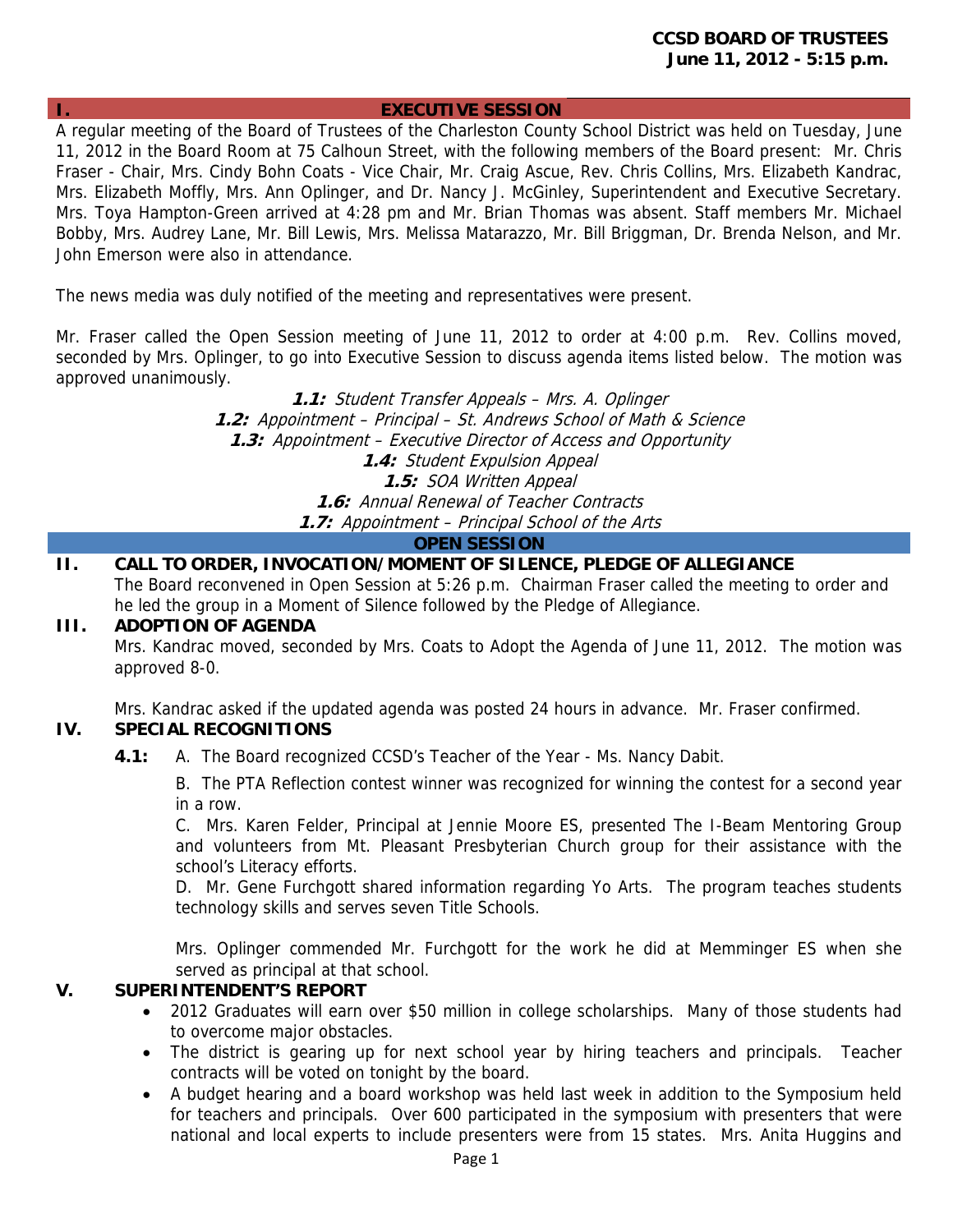Mrs. Christine Ryan planned the event that was made possible by monies from the Gala.

- A 2012 School Plant Manager summer conference was held at Zucker MS. Professionals from all across the state participated. Mr. Jimmy Martin, of the district's Operations Division was recently elected to the national board of National Schools Board Plant Association led the effort to host the event in Charleston.
- An Early Literacy Conference will be hosted in Charleston. The focus is early childhood and early learners. More information will be shared at a future meeting. Dr. Lee announced that the conference will be held at Stall High, Wednesday through Friday. She added that board members are welcome. Mrs. Kandrac said she the board did not receive an invitation to the Charleston Symposium. Then she spoke about the graduation ceremonies she attended and said it was impossible to attend all of them. At the graduation, someone mentioned something good Dr. McGinley did for a student at Greg Mathis Charter. Mrs. Kandrac spoke about a bicycle Dr. McGinley gave to a student that did not have a ride to school. Rev. Collins said that student graduated at the top of his class. He also said Greg Mathis Charter School is doing a good job.

# **VI. VISITORS, PUBLIC COMMUNICATIONS**

At this time, Mr. Fraser asked individuals addressing the board not to mention names when addressing personnel matters.

- 1. Ms. Kristi Meeuwse and Ms. Amy Winstead, teachers at Drayton Hall ES, addressed the board about the 1:1 IPad initiative and how it enhanced student learning in the classroom.
- 2. Ms. Anthony G. Bryant addressed the board about contacting legislation to avoid increase millage rates and other topics.
- 3. Ms. Jill Carmichael expressed concerns regarding a potential change of leadership at School of the Arts.
- 4. Mr. Kevin Rokey, a teacher at Angel Oak Elementary, addressed the board regarding the use of IPads in his classrooms. His students were chosen for a study at the College of Charleston. He invited the board to visit his classroom. He concluded by saying although the Vision 2016 goal is challenging, IPads will help them reach the goals.
- 5. Mr. Richard Hanf expressed concerns regarding rumors about changes to the admissions process and abuse of power. He suggested an investigation be initiated by the superintendent to see what is happening.
- 6. Mr. Howie Comen, representative of the Lowcounty Justice Commission, addressed the board on behalf of the committee formed to address unequal education issues. Mr. Comen spoke of the need for CCSD school board and administration to develop new strategies to address achievement gap issues. He also mentioned the racial gap at Orange Grove Charter and said it is necessary to look at racial inequities and address them. He urged the board to join the efforts of his committee.
- 7. Ms. Lenoir Rudolph addressed the board regarding educational choices in CCSD Schools. She expressed concerns related to the reassignment of two guidance counselors at Academic Magnet High. She said parents are not comfortable not knowing what happened at Academic Magnet.

Note: Rev. Collins left the room at 5:59pm and returned at 6:03pm.

# **VII. APPROVAL OF MINUTES/EXECUTIVE SESSION AGENDA ITEMS**

# **7.1: Open Session Minutes May 29, 2012**

Mrs. Kandrac moved, seconded by Rev. Collins approval of the Open Session Minutes of May 29, 2012 with the following revisions. The minutes were approved 8-0.

Mrs. Kandrac said on agenda item 11.2 Fixed Cost of Ownership 2013 the last sentence should be corrected to say Mrs. Green was out of the room. Also she said that the sentence about Mrs. Green returning to the room should say "Mrs. Green returned to the room at 6:44pm and that Mrs. Kandrac left the room to check on Mrs. Green because who had been gone quite a while because she was worried about her.

## **7.2: Motions of Executive Session of June 11, 2012**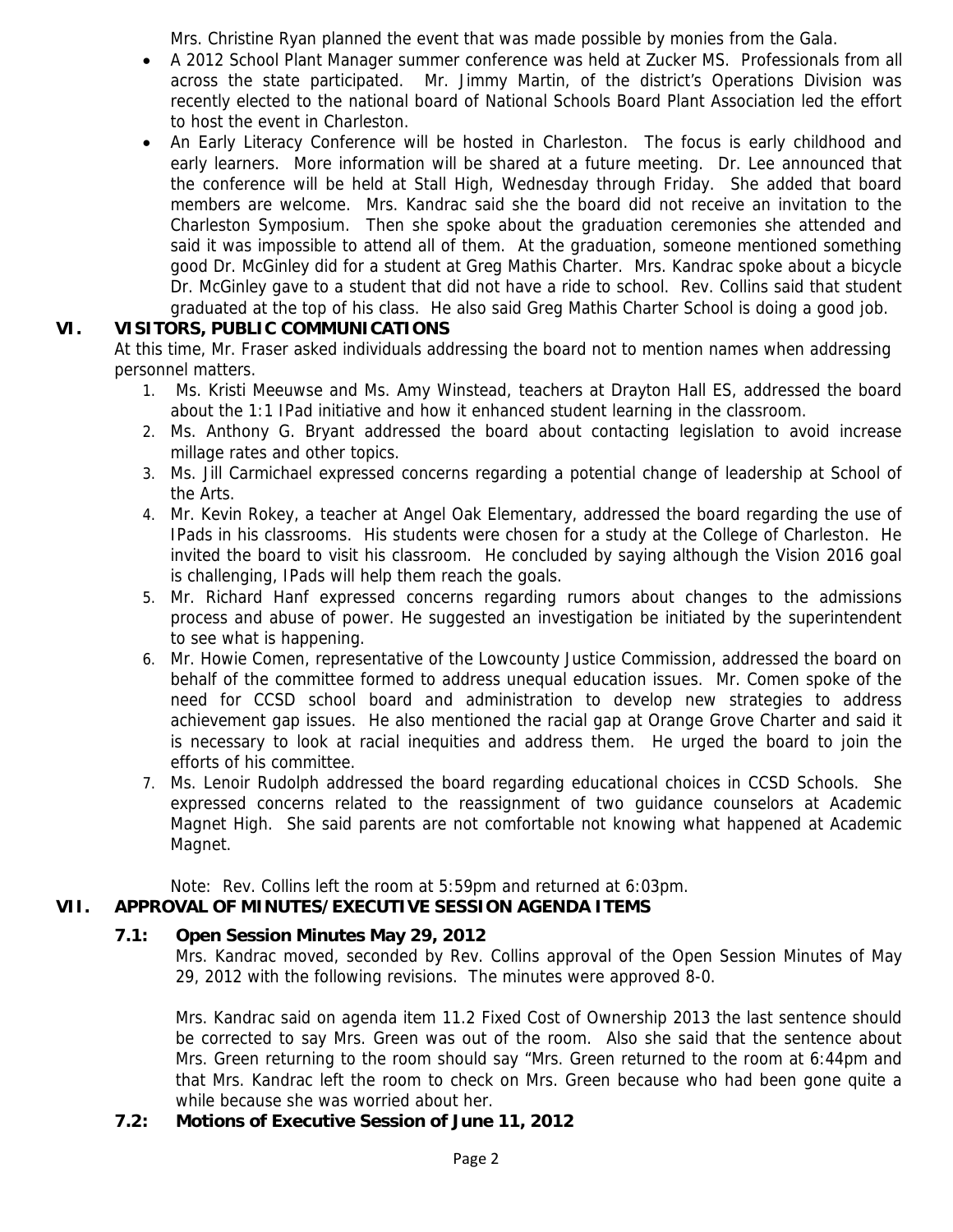The board acted on Executive Session items as follows:

# **1.1: Student Transfer Appeals**

The Board acted on Student Transfer Appeals as follows. The vote was 8-0.

- Approved student transfer appeals A, C, E, G, I, K;
- Approved student transfer for other schools B was approved for St. Andrews Middle School, F was approved for Whitesides ES, H was approved for Laing MS, and J was approved for Whitesides ES; and
- Denied student transfer D due to lack of space.

# **1.2: Appointment – Principal – St. Andrews School of Math & Science**

The Board approved a recommendation appointing Ms. Amy Cario to the position of principal at St. Andrews School of Math and Science. The vote was 7-1 (Moffly opposed).

# **1.3: Appointment – Executive Director of Access and Opportunity**

The Board approved a recommendation appointing Mr. Paul Padron to the position of Executive Director of Access and Opportunity. The vote was 5-3 (Collins, Kandrac and Moffly opposed).

In Open Session, Rev. Collins asked staff to justify the position the Executive Director's job and responsibilities. Also, he asked how long the district had been without this position. Dr. Herring said this is a first time position. The administrator would go through the same evaluation tool as other central staff employees. Also, the person hired would work with PBIS, ESOL, Charter Choice and Magnet, Gifted and Talented, etc. Part of evaluation would show how to work to improve that. There are multiple areas of evaluation. Rev. Collins asked if that office would oversee the McKinney Veto Grant, Title I, Office of Categorical Program. Dr. McGinley said it's a mistake. That office will oversee the McKinney Veto Grant for Homeless students and there are a lot more in this economy. He asked about the stakeholder at colleges. Dr. Herring spoke about Project Break Thru at College of Charleston to collaborate and develop the teacher workforce. She said the position is broad but captures access and opportunities to close the achievement gap.

Rev. Collins asked Mrs. Matarazzo's title. Dr. Herring said Director of Assessment and Accountability. Dr. McGinley said Melissa is responsible for educator assessment and teacher performance. Mr. Padron will work to help Dr. Herring manage initiatives to close the achievement gap. Dr. Herring said they examine data to determine where the gap is and put tools in place to close the gap. Rev. Collins said he is looking for more money to give teachers an increase.

Mrs. Kandrac said when Dr. Rose and Dr. Gepford left she thought it was collapsed to save money and how Mrs. Matarazzo got into that position. Dr. McGinley said she chose not to replace the Chief Academic Officer. There are two chiefs instead of three. Mrs. Kandrac asked why the board never voted on it. Dr. McGinley said the board voted on it and the minutes documenting the approval could be pulled Mrs. Stoney. Mrs. Kandrac said the board is always told there isn't a cost and later the board finds out differently. She asked how long the position for Executive Director of Access and Opportunity was posted. Dr. Herring said since November 2011. Mrs. Kandrac said, "if it ain't broke shouldn't fix it". Dr. McGinley said the position in Dr. Herring's Office focuses on closing the achievement gap and Mrs. Matarazzo's appointment was approved by the board with a vote of 5-4. Mrs. Kandrac said it's terrible that a position is being created. During her employment she and other employees went to projects and knocked on doors to get parents involved after school on their own time. They knew how to get parents involved. Many of her elementary school students attended good colleges. She credited it to parent involvement and said that is the district's problem right now.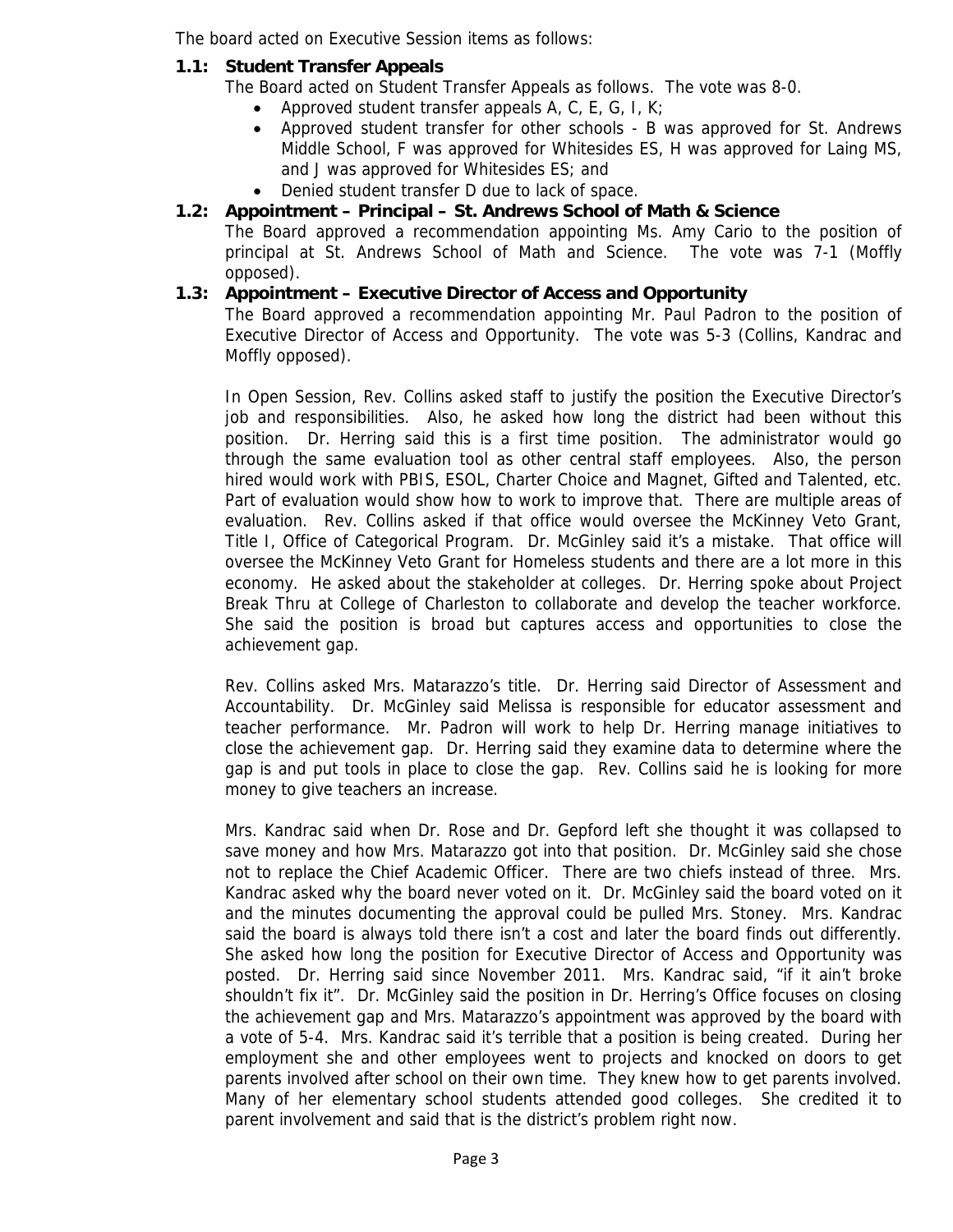Mrs. Coats inquired about the two positions that were folded into one. Dr. Herring said the Office of Prevention and Intervention Department was repurposed to form Access and Opportunity and the scope of work would still be captured. The position of Prevention and Intervention was changed to Excess and Opportunity. Mrs. Coats asked the number of employees in the Office of Prevention and Intervention. Dr. Herring responded.

Mrs. Moffly voiced her concern about repurposing and placement of individuals to positions without board approval. Mr. Fraser said the board received a presentation and organizational chart that outline organizational changes.

Rev. Collins said #6 mentions improvement of central office performance. Dr. Herring said performance for those individuals that will work with the Office of Access and Opportunity. Rev. Collins asked if one person would be able to do all that is required. Dr. Herring said confirmed.

Mr. Ascue said Mr. Padron would be a good fit for the job because of the huge achievement gap, it is important to have a person to get the job done. He suggested the board focus more on the problem.

Mrs. Kandrac said Mr. Padron was at Brentwood and other schools that were failing and in trouble even under his watch. She spoke of a federal lawsuit that is on public record that the district lost the case. She said all things Mr. Padron was in charge of was worst than ever. She spoke about the scores being lowered and said the Superintendent of Education, Dr. Jim Rex said they had to lower passing grades or they would not be able to get businesses to relocate to South Carolina. Even with lower passing grades, things are got worst. She said information in Mr. Padron application which will become public after board approval. At least one school Mr. Padron was in was closed. In response to Mrs. Kandrac, Dr. McGinley said Mr. Padron first principal appointment was at Haut Gap MS and when he went there the school was already at risk. Currently that school is rated Good on the state report card. This is a phenomenal success story and he is a leader with a proven track record on the positive side.

## **1.4: Student Expulsion Appeal**

The board agreed to hear three student expulsion appeals on June 21, 2012, starting at 9am. Mrs. Kandrac noted that finding dates for Student Expulsion Appeals should be discussed in Open Session. Mr. Fraser said student names are included. Mrs. Coats said it was a specific student with a specific incident.

# **1.5: SOA Written Appeal**

Mr. John Emerson – The board supported staff's decision on a Written Appeal for a School of the Arts Appeal. The vote was 5-2-1 (Kandrac and Moffly opposed; Collins abstained).

Rev. Collins said he abstained because did not see the information in his packet until it was pointed out to him. Mrs. Kandrac said the student appeal for admissions to the School of the Arts and staff recommendation was to deny the appeal.

# **1.6: Annual Renewal of Teacher Contracts – Mr. B. Briggman**

The board approved the recommended list of Annual Renewal of Teacher Contracts for the 2013 School year. The vote was 7-1 (Kandrac opposed).

# **1.7: Appointment – Principal - School of the Arts**

Mrs. Oplinger moved, seconded by Mrs. Green approval of the appointment of Ms. Shannon Cook to the position of Principal at School of the Arts. The motion was approved 5-3 (Collins, Moffly and Kandrac opposed).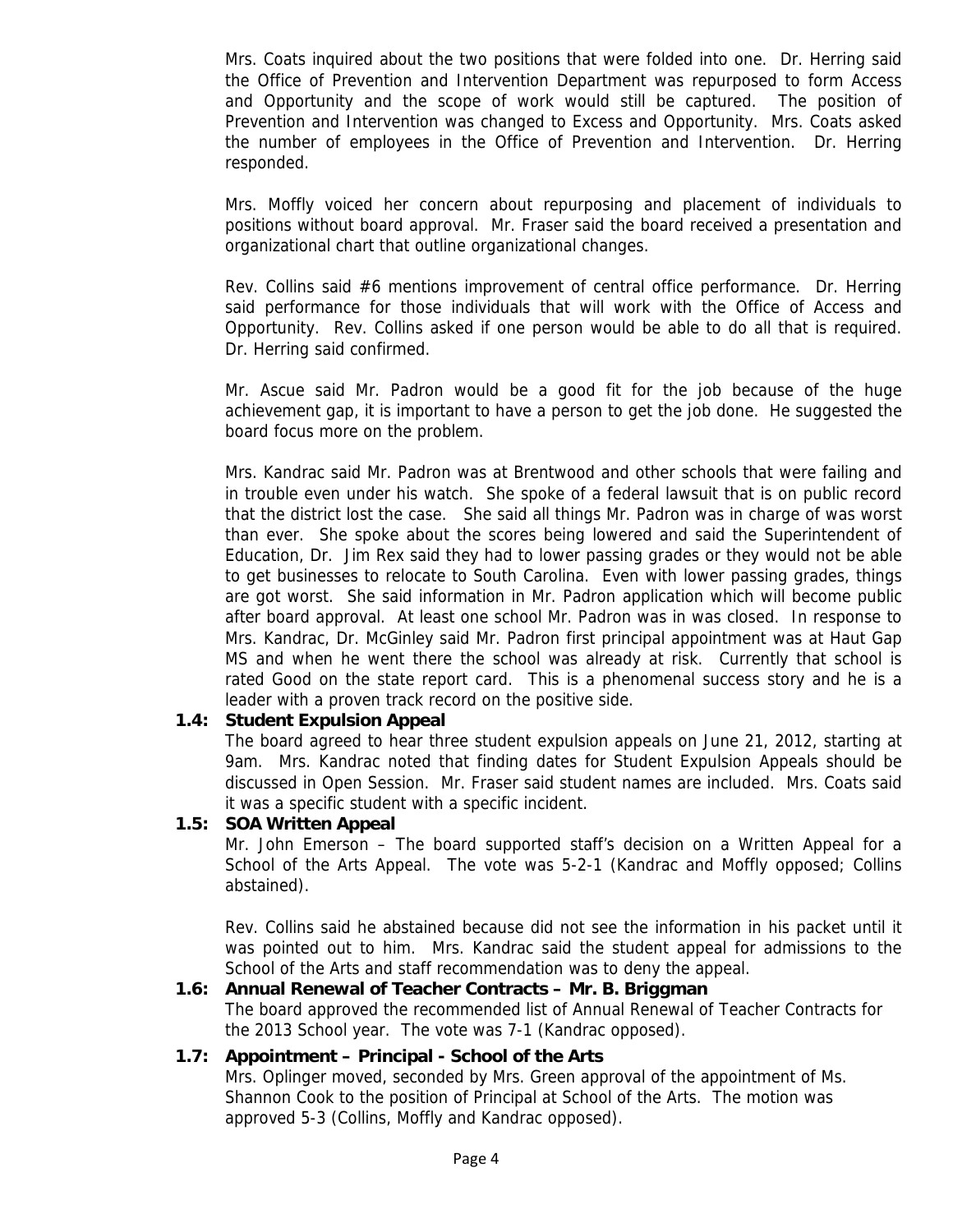# **7.3: Financial Minutes of May 29, 2012**

Mrs. Kandrac moved, seconded by Mrs. Coats, to approve the Financial Minutes of May 29, 2012. The motion was approved 8-0.

# **VIII. CAE UPDATE**

## **8.1: One-to-One Learning Initiative**

The board received a presentation on the 1:1 Learning Initiative. The presentation highlighted the Learning Committee Report and Phase One Evaluation Findings report.

Mr. John Cobb presented the 1:1 Initiative. He said thanked the board for IPads on behalf of the five schools utilizing them. Then he shared:

- MAP data showing an increase number of students meeting targeted goals. He said while it is not 100% students are making a significant amount of gain.
- Literacy Improvement and increase in reading by 7-10 levels after using them for one year.
- Students and students are more engaged with IPads.
- Staff survey was done by the entire staff and they support it 100%.
- Data to support usefulness of IPads and improvement in student work.
- Critical thinking and problem solving has increased.
- Student referrals have decreased from 356 to 176.
- IPads has become an essential tool in the classroom.
- The committee's recommendation to allow staff to have more professional development and time to build a cadre of experts and model iPad use.
- Mr. Cobb said on behalf of the 1-to-1 iPad Initiative Committee, iPads would be issued to all Board members. They were test iPads for students and are loaded with applications used by students.

#### **Questions:**

- Mrs. Coats asked if all Drayton Hall students were using iPads. Mr. Cobb said yes all 840 students used iPads. Data will be reviewed and results will come to the board in September.
- Mr. Ascue asked about achievement gap at Drayton Hall. Mr. Cobb said he would know when he gets the data for his school.

Mr. Fraser said the IPads are great, but they have limitations. He asked Mr. McCarron to provide training for board members.

NOTE: Mrs. Moffly left the room at 6:47pm and returned at 6:53pm.

# **IX. MANAGEMENT REPORT(S)**

## **X. COMMITTEE REPORT(S)**

## **10.1: Audit & Finance Committee**

**10.2: Policy Committee** 

## **XI. POTENTIAL CONSENT AGENDA ITEMS**

## **11.1: First Reading 2013 Budget – Mr. M. Bobby**

A recommendation to accept the first reading of the Fiscal Year 2013 School District budget. The acceptance of the first reading of the budget was received with the following direction through which the budget will be presented at the second and final reading in June 2012.

## **FY2013 Proposed Budget**

General Operating Fund - \$357,341,794 Special Revenue Funds - \$67,095,073 Education Improvement Act Funds (EIA) - \$23,555,379 Debt Service - \$82,185,582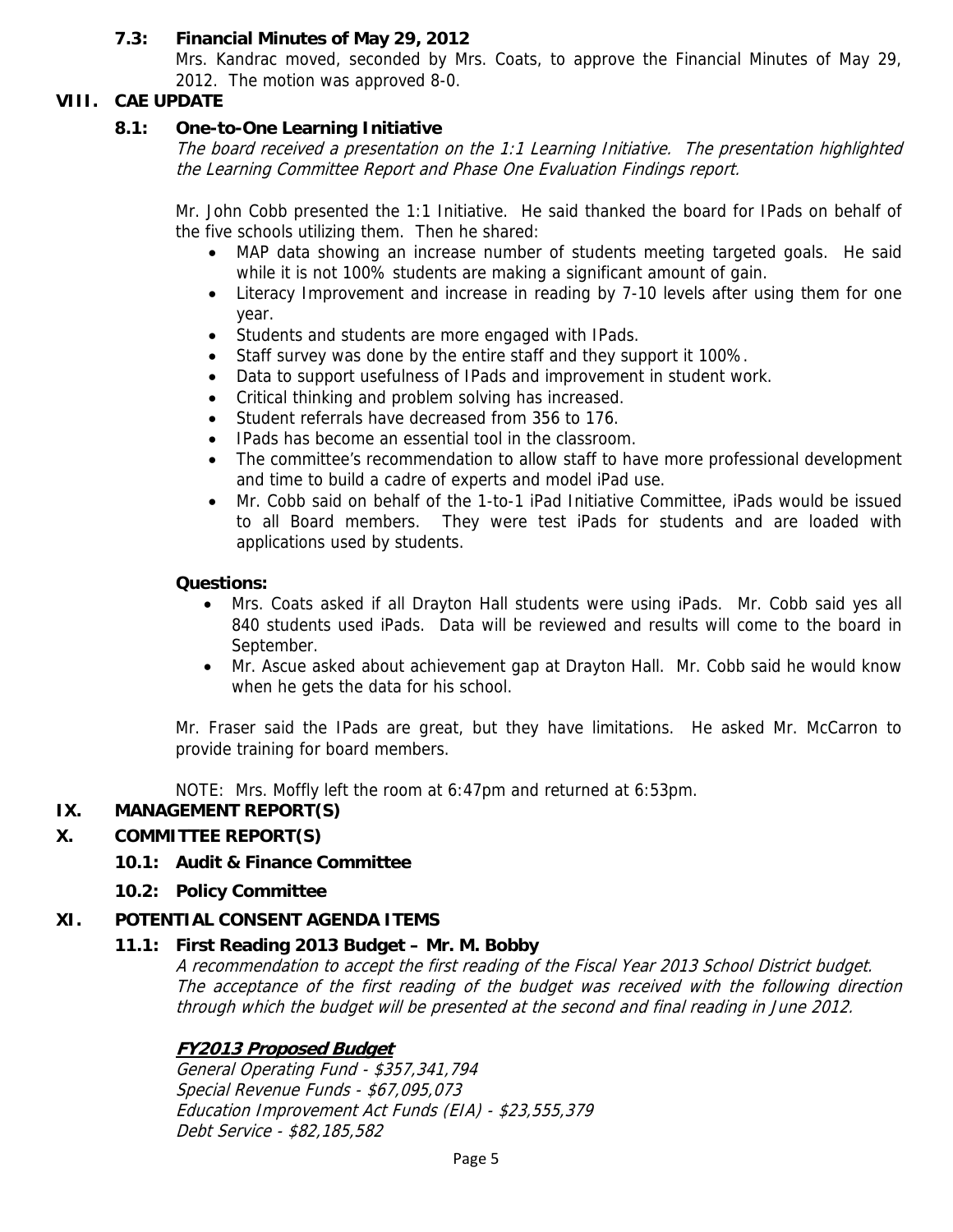# Capital - \$188,533,045

Mr. Bobby presented the 2013 budget. He commented on the 1:1 Initiative and improvement because of iPads. The Board requested the presentation during the discussion of the Fixed Cost of Ownership recommendation. Mr. Bobby also announced that Mr. John Cobb and other principals benefited from a savings because of the iPads.

Mrs. Kandrac said a 24 hour notice wasn't given for the Fixed Cost of Ownership amendment. Therefore, it would be an illegal vote, if the item is voted on tonight.

Mr. Bobby said the first reading was reviewed with the board earlier. The changes from the first version are bolded to show differences. He reviewed the first reading briefly as follows:

- The Bond Savings information Mrs. Coats asked about that information was provided and page 87 was replaced in the budget book.
- Budget has multiple parts, General Operating, Debt Service, Special Revenue, Food Service, and Education Improvement. Noting that the district does a good job with Food Service and Education Improvement Act (EIA) is down this year. Also, he said Mrs. Michele English Watson has notified her staff of budget adjustments.
- How various parts budget work together and how an issue in one area impacts the entire budget.
- Program changes in Title I and Title II resulted in movement of positions from one place to another and prompted outsourcing Purchased Services to save funds.
- Debt Service millage proposal for Fixed Cost of Ownership and Debt Service for 2013.
- Capital Budget pays for the Capital building program. These funds are in place from sales tax and long term bond funds.
- The biggest part is balancing Revenues with Expenditures. Information was provided on adding an additional one mill and how it was applied to the budget.
- Details on the importance of maintaining Fund Balance were highlighted.
- Long term expenditures are not included in the Cost of Living or Step increases.
- Most districts will adopt and later amend their budget if the state comes out with something that would cause an amendment.
- Millages for Expenditure and Revenues have stayed at zero for the past three years.
- A district upstate suggested a 7.8% millage increase. However, CCSD receives more value for its mills.
- Highest priorities are
	- o Investing in the CCSD Team a two step increase for staff,
	- o Literacy Pathways
	- o Strategic Focus Initiatives
- A Millage Exchange Concept was introduced to reduce reliance on Fund Balance. Currently, the reliance on Fund Balance is too high.
	- o A millage exchange between Operating and Debt Service was recommended.
	- o Extend bond repayment by three years, ending 2016
	- o Repayment will be made via savings in the refinancing of existing debt (2004 Alternative Finance Bonds)
	- o Increase operating mill by 3 mills from 98.6 to 101.6. If this isn't done now, it would mean a bigger tax increase in the future.
	- o If the mill swap isn't considered, this could result in additional revenue to balance the budget next school year.

Mrs. Kandrac asked the absolute latest date the budget could be approved. Mr. Bobby said June 30<sup>th</sup> and with issuance of TAN there would be a cash flow issue if not approved by that time.

Mrs. Kandrac said she didn't have all the pages Mr. Bobby was presenting. Mr. Bobby said he would provide a copy to board at a later time. Note: Mrs. Green left the room at 7:35pm and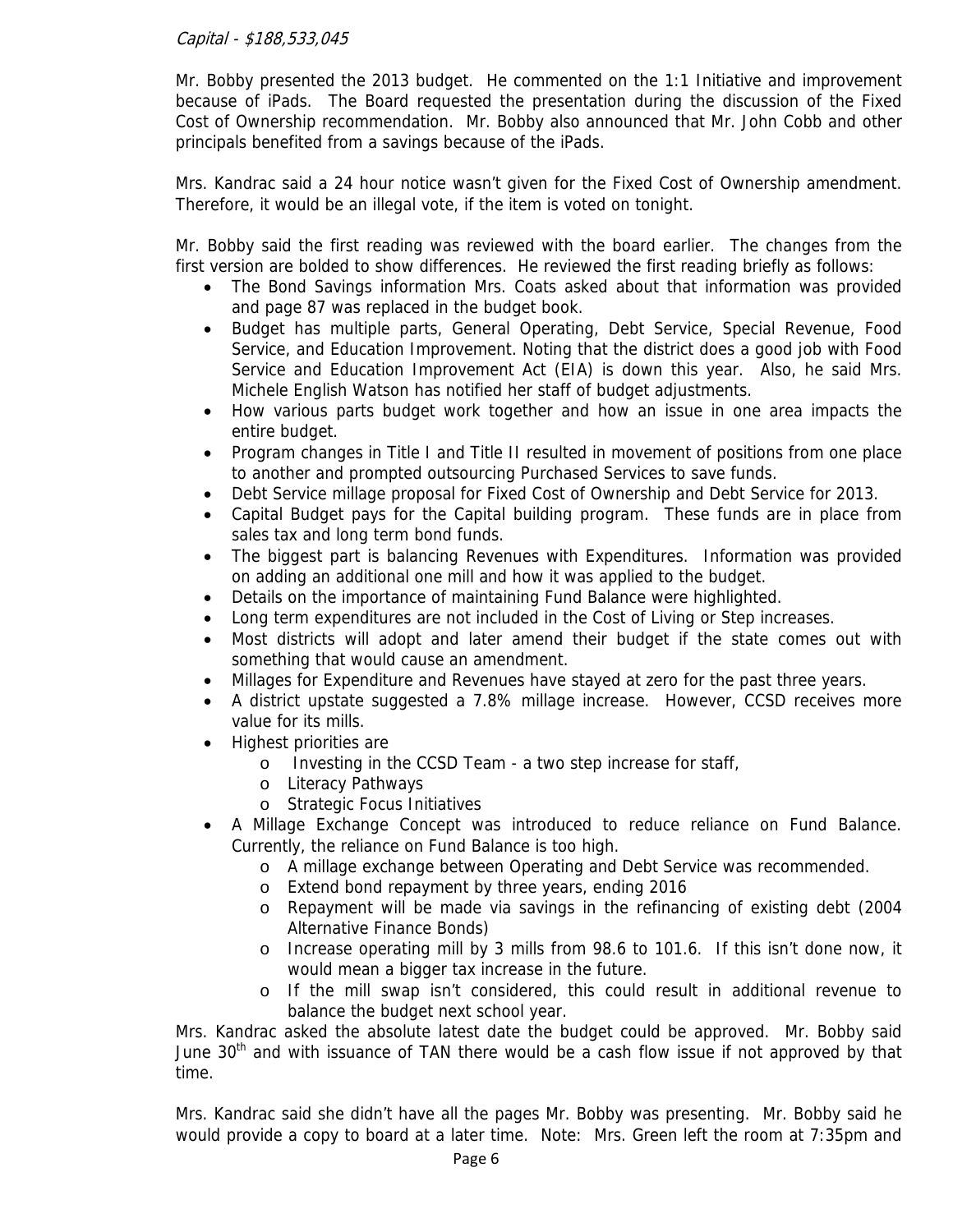returned at 7:37.

Mrs. Moffly said Mr. Bobby's recommendation would have an impact on business which would affect consumers because it would create inflation. Mr. Fraser disagreed. He said the district would receive more General Operation money and on a \$100,000 tax bill, if he shifted the amount from one side to another, the mill would remain the same. Mr. Bobby further elaborated on the same topic. Rev. Collins asked about advantages. Mr. Bobby said it would reduce the district's reliance on fund balance and not increase taxes for another year. It would relay the tax increase and put the district in a position so the increase wouldn't be as drastic next year.

Rev. Collins asked about increases. Mr. Bobby said district has focused heavily on one-time money and cost controls. Must do something different. It is uncertain what the state will do to address budgetary matters. He said district has studied school organizational structure and are looking at places where the district is spending more per student funds and where there are the biggest returns. He said it's not a comfortable subject but must look at low enrollment. He spoke about class size Mrs. Moffly mentioned earlier.

Mr. Ascue said he wants the biggest bang for the buck and to make sure district could live within its means.

Rev. Collins asked about page 87 extending payment of debt and was it the 2004 or 2008 amount. Mr. Bobby said 2004. Mrs. Coats asked Mr. Bobby to identify what would be paid off. Mr. Bobby said the Debt Service commitment would require more, even if nothing more was done. Instead of paying the bonds off now, the mills will be extended by three years since the interest rate is so low at this time. Mrs. Coats said she was fearful that it may change. Mrs. Coats asked about expenditure cuts made since the discussion at the board workshop. Mr. Bobby said no changes had been made. Mrs. Coats asked about possible reductions in operating costs. Mr. Bobby said that it would have a big impact later. He said the district is hanging on by a thread and it's time for a change because some things have not been done or addressed. Dr. McGinley spoke about the Strategic Supports amount and said some things suffered greatly when positions were cut. Teachers and principals spoke of how cuts impacted them. Mrs. Coats asked if positions are being restored to full time for support positions. Mr. Bobby said positions would not be fully restored.

Mr. Fraser asked about shifted expenses and said he wanted to invest in people and wanted to invest in something more sustainable. He applauded Mr. Bobby for coming up with something creative to address finance issue. He said the requirement to address cost of living may be included in the state's budget. He asked about the senate committee addressing budget. Mr. Bobby said he didn't see any dilemma because no talk about increasing the student cost or COLA. He said they are discussing a 2% COLA and 1% Step Increase. He said he desired them giving district option to fund Pay for Performance versus paying employees step increases to just be here for another year. Mr. Fraser said 2% COLA and 1% could be done and consider a second 1% in December. MB said it would give the board the ability to look at a second step later in the year.

Rev. Collins thanked Mr. Bobby and staff for their hard work. He said the district is still struggling financially. He suggested the district wasn't giving up anything to help with the budget. He spoke of the addition of Master Teacher and Associate Teachers. Dr. McGinley said it was discussed at the Board workshop on Wednesday. He also spoke of increase in funds for the academies. Dr. McGinley said the increase brought forward is a total of \$3.4 million for the Literacy Academy. She added that the board spent hours discussing it at the workshop. Rev. Collins said he was there. Dr. McGinley said he missed the first two hours. Rev. Collins said the budget has grown more for new positions when there is no money available. Now talking about teacher raises. He said teachers should be separated from other employees and given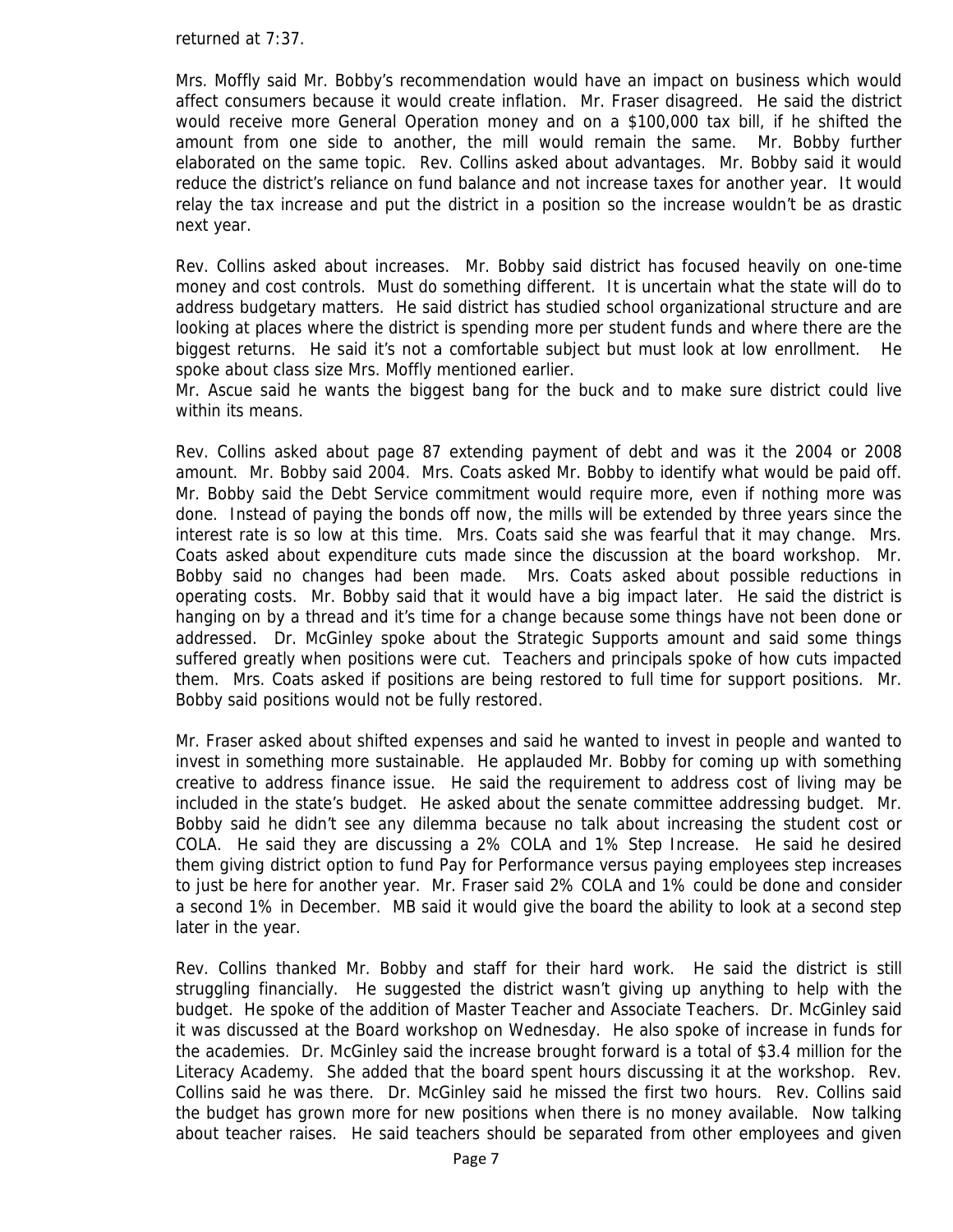three steps at once.

Mrs. Green thanked staff for a well thought out budget. Mrs. Green moved, seconded by Mrs. Oplinger.

Mrs. Moffly requested an amendment to eliminate budget expansion \$3.5 million. The amendment was seconded by Mrs. Kandrac. The motion failed 2-6 (Kandrac, Moffly opposed).

Mrs. Moffly asked about state funding. Mr. Bobby said \$3.6 million for increases.

Mrs. Moffly proposed use of fund balance to make up difference to invest in teachers from \$4 million to \$5.5 million or more to cover teacher so they'd be no tax increase. Mrs. Kandrac seconded the Mrs. Moffly's second amendment. Failed 2-6 (Kandrac, Moffly opposed).

Mrs. Moffly said all new programs should be moved off the table.

Rev. Collins said teacher salaries should be highest priority giving them 3% first then COLA's where needed. He said this would show the board is committed to teachers; not employee data, IPads, and other things.

Mrs. Kandac said she said last week another workshop was needed and both she and Mr. Thomas were at the workshop and they still have questions. She mentioned board members that didn't ask questions. She said all her questions weren't answered. During her conversation with Mr. Thomas he suggested the first reading be delayed to get questions answered.

Rev. Collins amend motion to approve budget, give teachers 3 steps and all other employees a 2% COLA, Mrs. Kandrac seconded the motion. The motion

Mr. Bobby said there are questions if classified and administrators being included. Mrs. Kandrac asked the total COLA amount. Mr. Bobby said it would be \$1.4 million. Motion failed 7-1 (Collins opposed).

Mrs. Kandrac moved to postpone the first reading of the 2013 budget until June 18<sup>th</sup>. Mrs. Moffly seconded the motion. The motion failed 2-6 (Kandrac, Moffly opposed).

Mrs. Green, Mrs. Oplinger motion to approve the first reading of the 2013 budget was approved 2-6 (Kandrac, Moffly opposed).

She said staff should be reallocated.

Mr. Ascue said Mr. Fraser made a couple good suggestions. He asked staff to consider. Mrs. Coats said budget should bring something tangible.

Rev. Collins left at 7:45pm and returned 7:47pm.

## **11.2: Fixed Cost of Ownership 2013 Prioritized List of Projects**

A recommendation to approve funding for the second Fiscal year 2013 Fixed Cost of Ownership Program list of prioritized projects within each area of the Fixed Cost of Ownership Program for FY2013 based on the list summarizing prioritized projects for review. This approval includes a subset list of projects that are greater than \$50,000. The board previously approved funding for the fiscal year 2013 Fixed Cost of Ownership Program in the amount of \$18,600,000.

Mrs. Coats questioned why there was a second reading. Mr. Bobby explained that it was the remainder of the list since the list provided earlier was incomplete. However, there were no